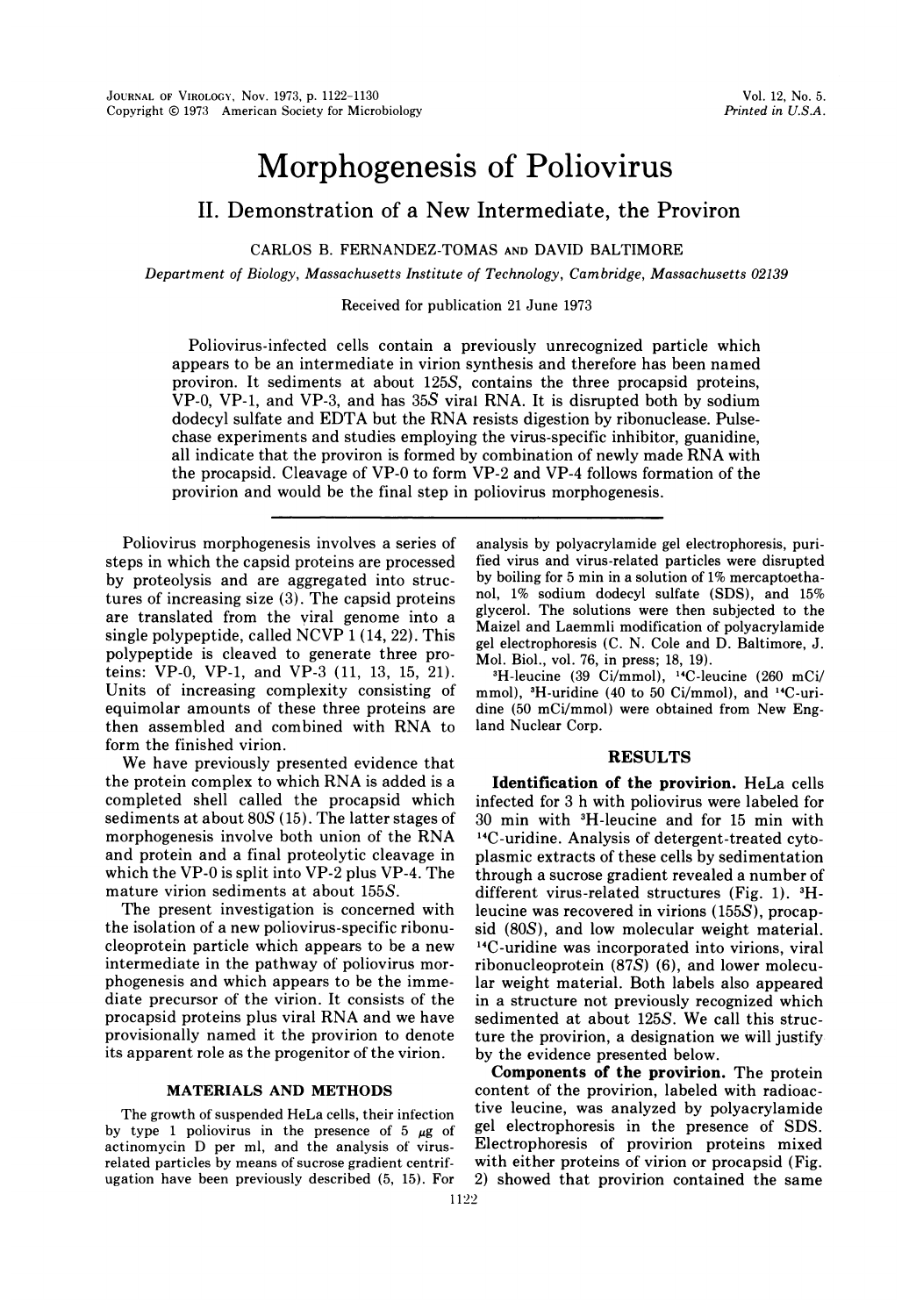

FIG. 1. Sucrose density gradient analysis of cytoplasmic extracts. At 3 h after infection,  $4 \times 10^7$  cells were transferred to Earle saline (8), supplemented with  ${}^3H$ -leucine (20  $\mu$ Ci/m)); at 3 h 15 min,  ${}^{14}C$ -uridine (1  $\mu$ Ci/ml) was added; at 3 h 30 min, the cells were harvested by centrifugation and transferred to complete medium supplemented with 100-fold the normal concentration of leucine, and 5 min later a cytoplasmic extract in RSB  $(0.01$  M Tris, pH 7.4; 0.01 M NaCl; 0.0015 M MgCl<sub>2</sub>) was prepared. To the extract was added 1% sodium deoxycholate and 1% BRIJ-58 and it was layered onto a linear 15 to 30% sucrose-RSB gradient and centrifuged at 95,000  $\times$  g for 4 h in theSW 27 rotor at 4 C. A<sub>260</sub> and radioactivity were determined in fractions from the gradients as described previously (5). Arrows indicate the position of virion (V), provirion (PV), procapsid (PC), and viral ribonucleoprotein (vRNP).



FIG. 2. Polyacrylamide gel electrophoresis of provirion proteins. Cells infected for 3 h were labeled with 3H-leucine or 14C-leucine for 30 min and cytoplasmic extracts were prepared and fractionated as described in Fig. 1. Samples of poliovirion, provirion, and procapsid were prepared for electrophoresis and analyzed on 10% acrylamide-ethylene diacrylate gels at 100 V for 6 h. After electrophoresis, gels were removed from tubes, sliced, and radioactivity was assayed (C. N. Cole and D. Baltimore, J. Mol. Biol., in press). a, '4C-leucine-labeled virion and 3H-leucine-labeled provirion. b, 3H-leucine-labeled procapsid and 'C-leucine-labeled provirion.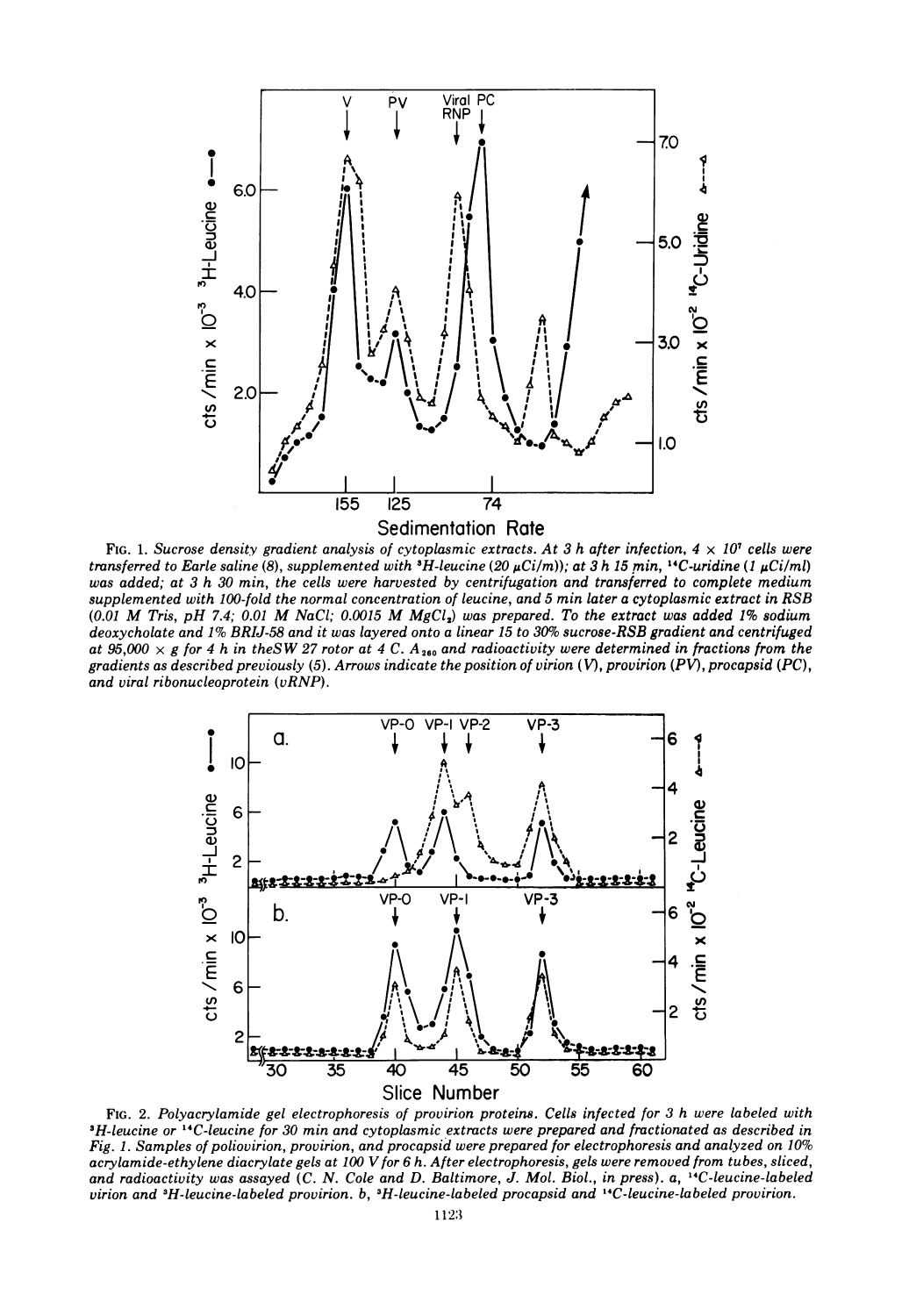proteins as procapsid (VP-0, VP-1, VP-3) and was lacking the virion protein, VP-2.

The RNA of provirion was analyzed by sucrose gradient velocity sedimentation in the presence of a differentially labeled preparation of virion RNA (Fig. 3), Most of the provirion RNA sedimented indistinguishably from virion RNA.

**Properties of the provirion.** The stability of labeled provirion to various treatments was studied in order to provide an indication of the structure of the particle. When an extract of cells labeled with both uridine and leucine was treated with ribonuclease, the provirion was found to be stable to the enzyme (Fig. 4), indicating that the RNA of the particle is protected by the protein. (In this experiment, the peak of ribonuclease-resistant RNA at fraction 20 of Fig. 4B was presumably doublestranded RNA, much of which would arise from the replicative intermediate RNA, ref. 4.) Treatment of the isolated provirion with SDS caused its disruption (Fig. 5); as is evident in Fig. 5 and from previous studies (20), the virion is SDS-resistant. Treatment of the provirion with EDTA also disrupted it and liberated separated procapsid and viral RNA (Fig. 6). The virion is resistant to EDTA as evidenced by the small remaining peak of labeled virion in Fig. 6. The provirion is therefore a more labile structure than the virion, and divalent cations are important for maintaining its structure.

Provirion as precursor of virion. In order to investigate whether the provirion might be a precursor of the virion, a number of approaches were used. First of all, the labeling of procapsid and provirion in the presence of guanidine was studied. Guanidine is able to inhibit the production of any new viral RNA which can act as precursor to virion RNA (1, 2, 12) and if provirion is on the pathway of virion production, one would expect that guanidine would inhibit its production. As seen in Fig. 7, cells labeled with <sup>3</sup>H-leucine in the presence of guanidine and maintained in guanidine-containing medium did not synthesize any provirion although, in agreement with previous results (15), they did synthesize procapsid.

A second approach to the analysis of the role of provirion was a study of the kinetics of labeling of procapsid, provirion, and virion under conditions where virions were being produced. The experiment was performed by labeling cells with 3H-leucine in the presence of guanidine and then both adding an excess of unlabeled leucine and removing the guanidine. Figure 8a to e shows sucrose gradient profiles of samples taken at various times after exposure of cells to 3H-leucine. In the early samples, peaks of both provirion and virion of approximately



FIG. 3. Comparison of the sedimentation rates of virion and provirion RNA in sucrose SDS gradients. Labeled RNA was extracted by the acetic acid-SDS method (10, 20), mixed with unlabeled HeLa cell ribosomal RNA, layered over a 35-ml linear 15 to 30% sucrose-SDS gradient, and sedimented for 15 h at 95,000  $\times$  g in the SW-27 rotor at 22 C. Fractions of 1 ml were collected and analyzed for both  $A_{260}$  and radioactivity. Symbols:  $\Delta$ ,  $14C$ -uridine virion;  $\bullet$ ,  $3H$ -uridine provirion.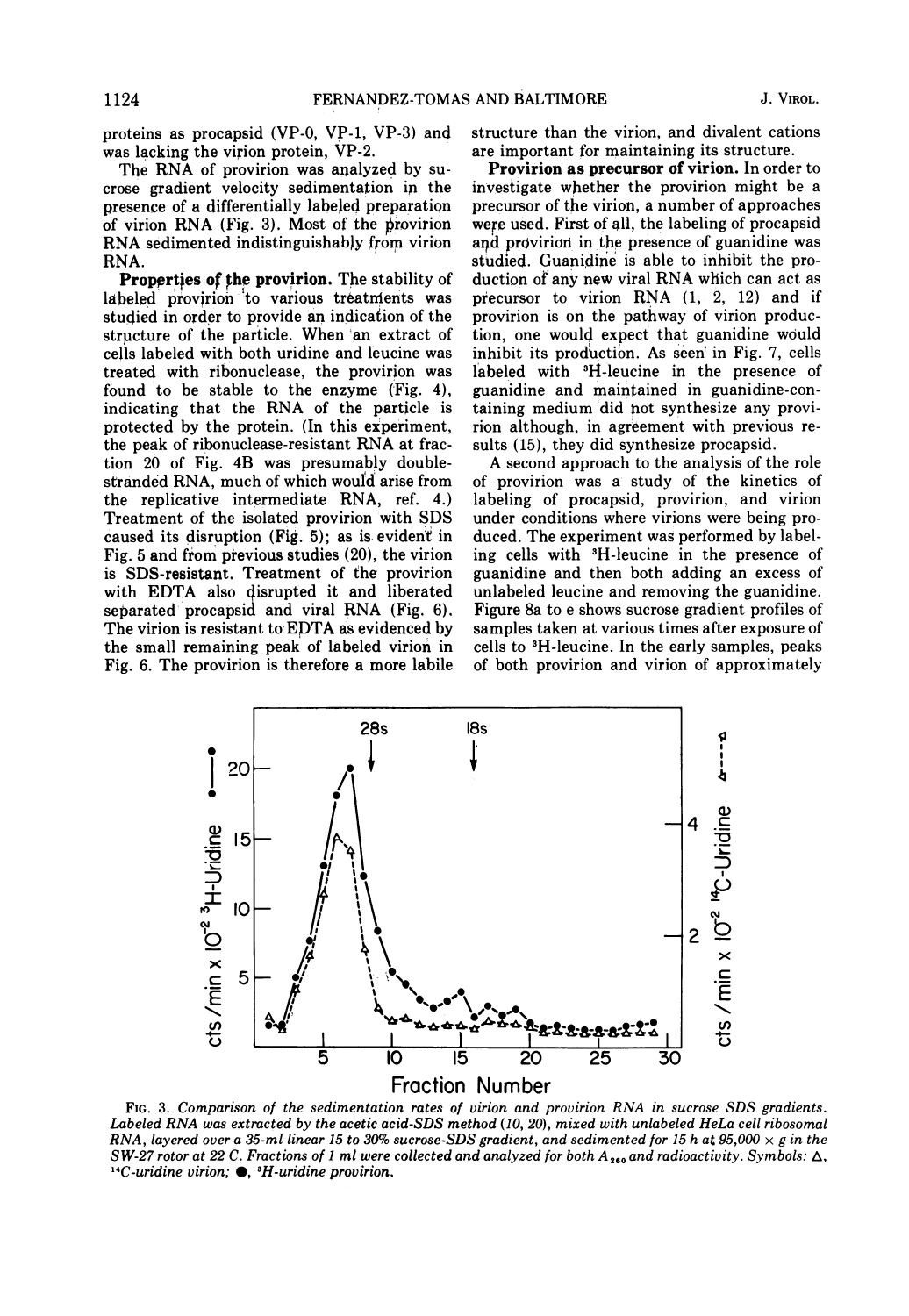

FIG. 4. Effect of ribonuclease on the provirion. At 3 h 30 min after infection, a cytoplasmic extract was prepared from  $4 \times 10^7$  cells labeled with <sup>14</sup>C-uridine (1  $\mu$ Ci/ml) for 15 min and <sup>3</sup>H-leucine (20  $\mu$ Ci/ml) for 30 min. It was adjusted to 0.3 M NaCl, 0.03 M Na citrate, and half was exposed to pancreatic ribonuclease A (10  $\mu$ g/ml) for 5 min at 37 C. Samples were analyzed on 15 to 30% sucrose gradients in 0.3 M NaCl, 0.03 M Na citrate, as described in Fig. 1. a, Not exposed to ribonuclease; b, cytoplasmic extract exposed to ribonuclease.

equal height were observed. As time passed, the amount of virion increased relative to provirion. The quantitation of this data is shown in Fig. 8F. Here it is evident that with time the amount of label in procapsid decreased, whereas the amounts in both virion and provirion increased. Initially, label in provirion increased more rapidly than in virion. At later times, the labeling of provirion began to reach a plateau. These kinetics are consistent with the provirion being a precursor of the virion. In this experiment, the total amount of label in the three particles increased slightly over the period of sampling because there was continual generation of procapsid from the polypeptides labeled during the exposure to 3H-leucine.

In a third type of experiment, cells were exposed to <sup>3</sup>H-leucine, and labeled virion, provirion, and procapsid were allowed to form. Then guanidine was added to the cells. Samples were taken at various times and analyzed on sucrose

gradients. Figure 9 shows that in the period after guanidine addition, radioactivity in provirion disappeared from the sucrose gradient pattern. Graphic representation of the data from this experiment (Fig. 10) showed that the decrease in radioactivity in provirion was paralleled by an approximately equal increase of radioactivity in virion, strongly supporting the concept that provirion is a precursor of virion. Radioactivity in procapsid continued to increase after guanidine treatment as would be expected from earlier results (15).

### **DISCUSSION**

Analyses of poliovirus-infected HeLa cells have revealed a previously undetected, virusspecific particle sedimenting at about 125S. This particle, which we call the provirion, is labeled with both uridine and leucine-the uridine is found in viral RNA molecules, the leucine is found in the three procapsid proteins,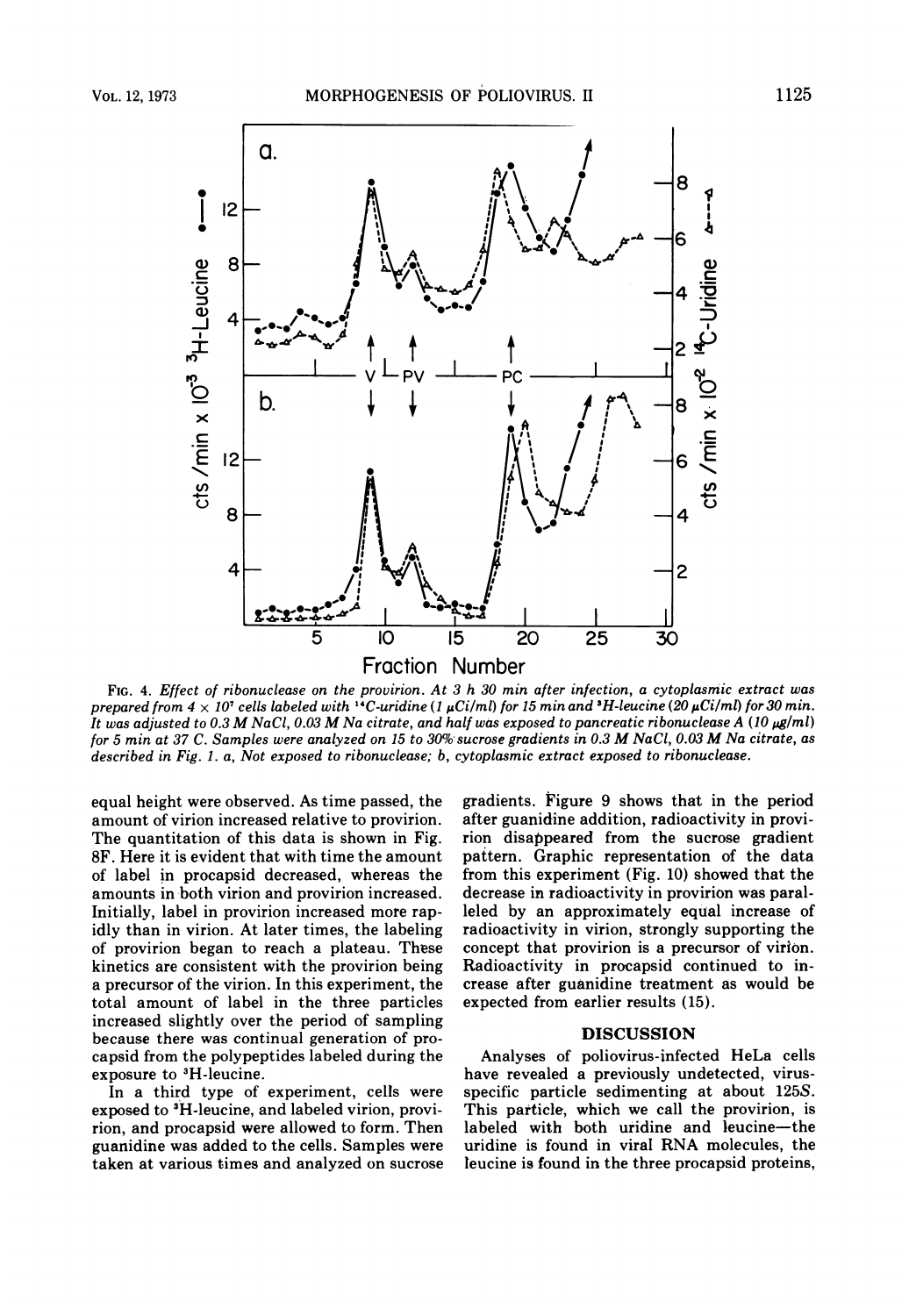

FIG. 5. Disruption of provirion by SDS. Labeled cytoplasmic extracts were made as described in Fig. 4, and provirion purified on a sucrose gradient. Fractions containing provirion were harvested; half of the sample was made 0.5% SDS and the other half remained in RSB. Samples were layered onto <sup>a</sup> linear sucrose-RSB gradient and analyzed as described in Fig. 1. a, Provirion not exposed to SDS; b, provirion exposed to SDS.

VP-0, VP-1, and VP-3. The provirion is less stable than the virion to various treatments. Like the procapsid, it is sensitive to SDS. Its sensitivity to EDTA is its most unique characteristic and may explain why it has not been noticed previously. The RNA of the particle resists digestion with ribonuclease, suggesting that the RNA is interior to and protected by the protein. Because the particle is unstable in CsCl we have not been able to ascertain its buoyant density.

The role of provirion as a precursor to the virion cannot be rigorously proven by in vivo kinetic experiments but a number of results are consistent with such a role and very special circumstances would have to pertain if it is not a precursor. First, its structure is just that of precursor-it contains viral RNA and procapsid proteins and it needs only the final cleavage of VP-0 to become a virion. Second, the movement of leucine into provirion requires the concomitant synthesis of viral RNA-guanidine blocks morphogenesis at the stage of procapsid. Third,

in a pulse-chase experiment with 3H-leucine, radioactivity accumulates in provirion before virion and radioactivity in provirion starts to reach a plateau while that in virions is rising. Such behavior is what would be expected for a precursor. Fourth, 3H-leucine-labeled provirion disappears after guanidine addition and labeled virions continue to appear only as long as provirions contain radioactivity. Together, these experiments strongly suggest that the provirion is the direct precursor of the virion. Probably, only in vitro experiments can prove this assertion unambiguously.

Previous evidence indicated that the procapsid is the protein precursor of the virion (15). Even though this has not been rigorously proven, and procapsid is difficult to demonstrate in at least one poliovirus-infected cell system (MiO cells) (9), it is striking that treatment of the provirion with EDTA leads to release of the RNA with an apparently intact procapsid as the product. Whatever the process involved in release of the RNA, its occurrence makes it easier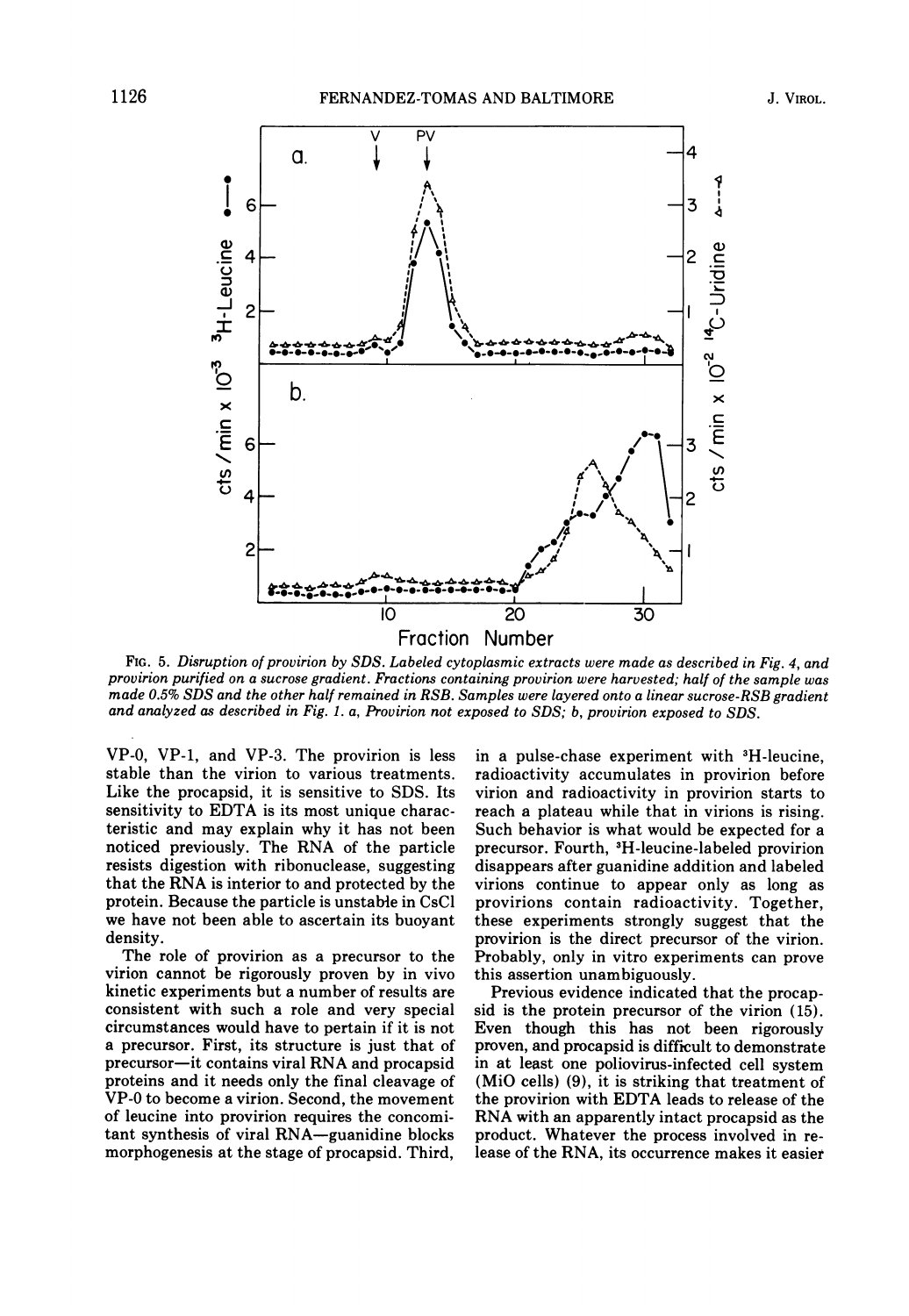

FIG. 6. Effect of EDTA on the provirion. Provirion labeled with 14C-uridine and 3H-leucine was isolated as described in Fig. 5. Half of the sample was exposed to 0.02 M EDTA and layered onto <sup>a</sup> linear <sup>15</sup> to 30% sucrose gradient in 0.01 M Tris, pH 7.4, 0.01 M NaCl, 0.02 M EDTA; the other half remained in RSB and was layered onto a linear 15 to 30% sucrose-RSB gradient. Centrifugation was in the SW27 rotor, at 95,000  $\times$  g for 4 h at 4 C. Fractions were collected and radioactivity was determined. a, Provirion in RSB; b, provirion exposed to EDTA.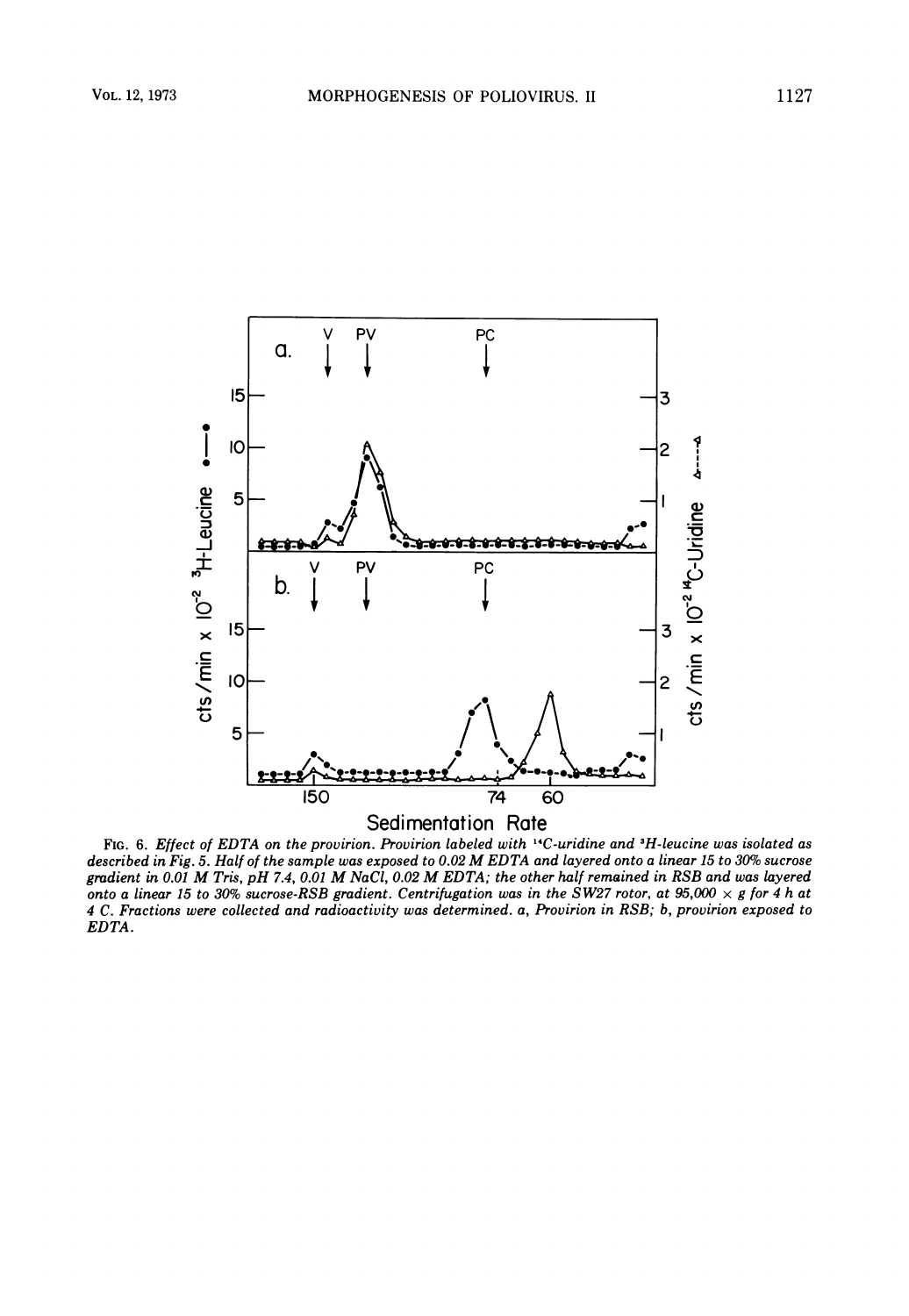

to imagine that the provirion forms by addition of RNA to the procapsid. Another model for this process is the release of turnip yellow mosaic virus RNA by urea, formamide, or interaction with cell receptors, which also leaves an apparently intact protein shell (7, 16, 17). We would therefore interpret the available evidence as indicating that the penultimate step in virion maturation is association of the procapsid with viral RNA and the final step is cleavage of VP-O to VP-2 plus VP-4. In this final step, the particle is converted from an SDS- and EDTA-sensitive form to a more stable configuration. Caliguiri and Compans (J. Gen. Virol., in press) have demonstrated that poliovirus morphogenesis occurs in association with a smooth membrane

FIG. 7. Absence of provirion synthesis in the presence of guanidine. A culture of  $8 \times 10^7$  infected cells in 20 ml of medium were transferred to Earle saline and treated with guanidine (2 mM) at <sup>3</sup> h after infection.  ${}^3H$ -leucine (20  $\mu$ Ci/ml) was added at 3 h 15 min; at 3 h 35 min the cells were harvested by centrifugation and resuspended in complete medium supplemented with guanidine and 100-fold the normal concentration of leucine; portions of 10 ml were harvested 20 and 80 min later; cytoplasmic extracts were prepared and analyzed in sucrose-RSB gradients as described in Fig. 1. a, At 20 min; b, at 80 min.



FIG. 8. Appearance of virion and provirion after accumulation of procapsid in the presence of guanidine. At 3 h postinfection 3.2  $\times$  10<sup>8</sup> infected cells were exposed to guanidine (2 mM) for 15 min and then <sup>3</sup>H-leucine (20  $\mu$ Ci/ml) was added. After 15 min the cells were transferred to new medium supplemented with 100-fold the normal concentration of leucine and lacking guanidine  $(t = 0)$ . At various times, 10-ml portions were harvested, cytoplasmic extracts were prepared, and they were analyzed as described in Fig. la to e. Samples taken at 20, 30, 40, 60, and 90 min, respectively. f, Normalized amount of radioactivity in the various particles. The amount of radioactivity in each peak was summed and the samples were normalized to the content of  $A_{280}$  of 60S ribosomal subunits. The total radioactivity in virus-specific particles was determined by summing the normalized values.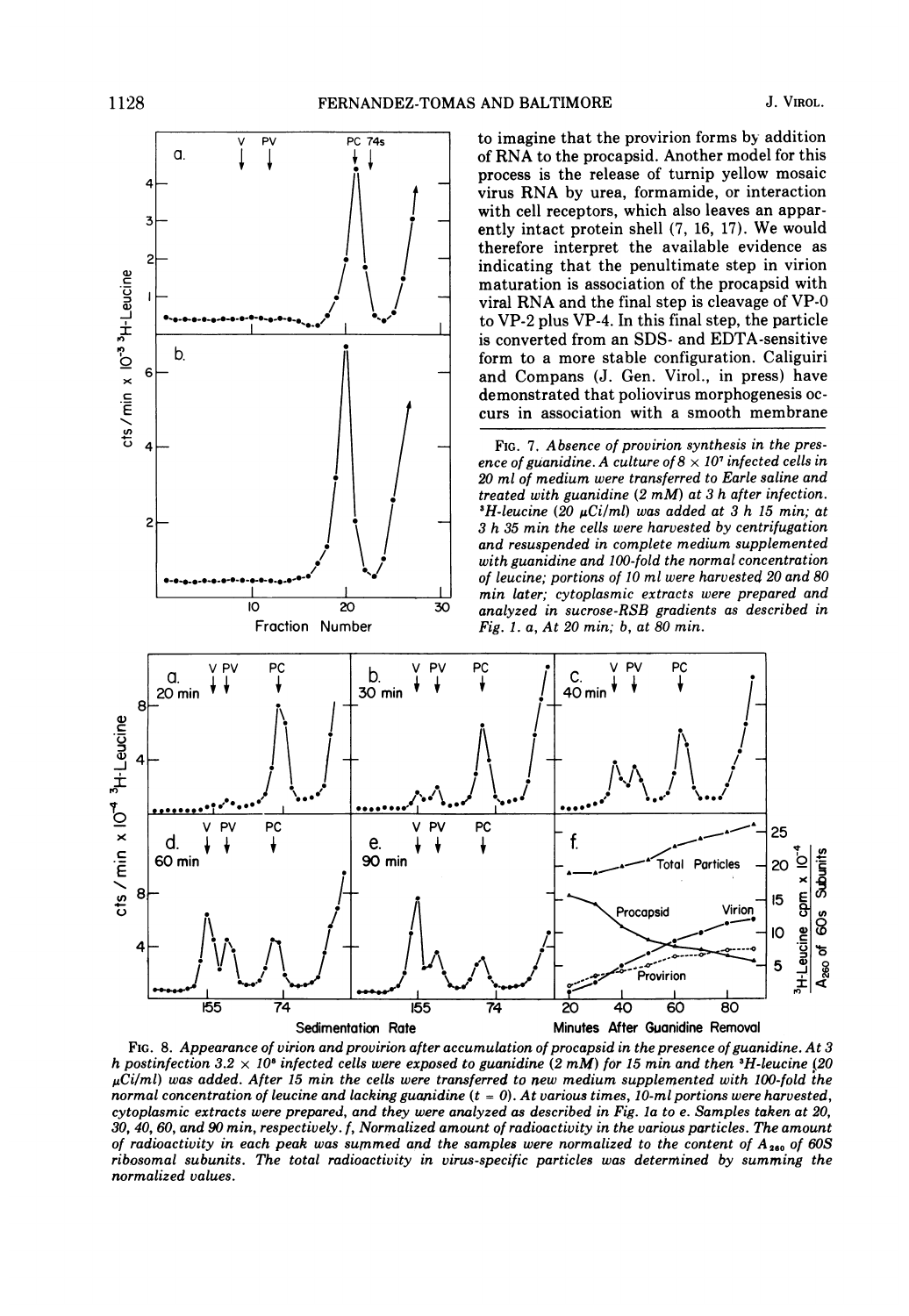

Sedimentation Rate

FIG. 9. Disappearance of provirion after exposure of cells to guanidine. A culture of  $2 \times 10^8$  infected cells was exposed to guanidine  $(2 m\dot{M})$  at 3 h postinfection, 15 min later <sup>3</sup>H-leucine was added  $(20 \mu \text{Ci}/m\text{l})$ , and after 20 min guanidine was removed and cells were resuspended in complete medium supplemented with 100-fold excess of leucine. At 4 h 5 min, guanidine was added  $(t = 0)$ . Portions of 10 ml were harvested at various times and cytoplasmic extracts were prepared and analyzed as described in Fig. la to d, Samples taken at 0, 5, 15, and 30 min, respectively.



FIG. 10. Normalized radioactivity in particles after exposure of cells to guanidine. Radioactivity in virion, provirion and procapsid from experiment described in Fig. 9 were normalized to the content of  $A_{260}$  of 60S ribosomal subunit as described in Fig. 8, panel f.

fraction. The viral RNA for virion formation therefore probably comes directly from its site of synthesis into the procapsid.

Formation of provirion can be detected in cell-free extracts (Fernandez-Tomas, Guttman, and Baltimore, J. Virol., 12:1181-1183). Formation of whole virions in such extracts has not yet been detected.

#### ACKNOWLEDGMENTS

We thank Donna Smoler for expert technical assistance and Alice Huang and Charles Cole for critical reading of the manuscript.

This investigation was supported by Public Health Service grant AI-08388 from The National Institute of Allergy and Infectious Diseases. C.B.F. was a post-doctoral fellow of the Damon Runyon Memorial Fund for Cancer Research and D.B. was an American Cancer Society research professor.

#### LITERATURE CITED

- 1. Baltimore, D. 1968. Inhibition of poliovirus replication by guanidine, p. 340-347. In M. Sanders and E. H. Lennette (ed.), Medical and applied virology, Proceedings of the Second International Symposium. Warren H. Green, Inc., St. Louis.
- 2. Baltimore, D. 1969. The replication of picornaviruses, p. 101-176. In H. B. Levy (ed.), The biochemistry of viruses. Marcel Dekker, New York.
- 3. Baltimore, D. 1971. Polio is not dead, p. 1-12. In M. Pollard (ed.), From molecules to man, perspectives in virology VII. Academic Press Inc. New York.